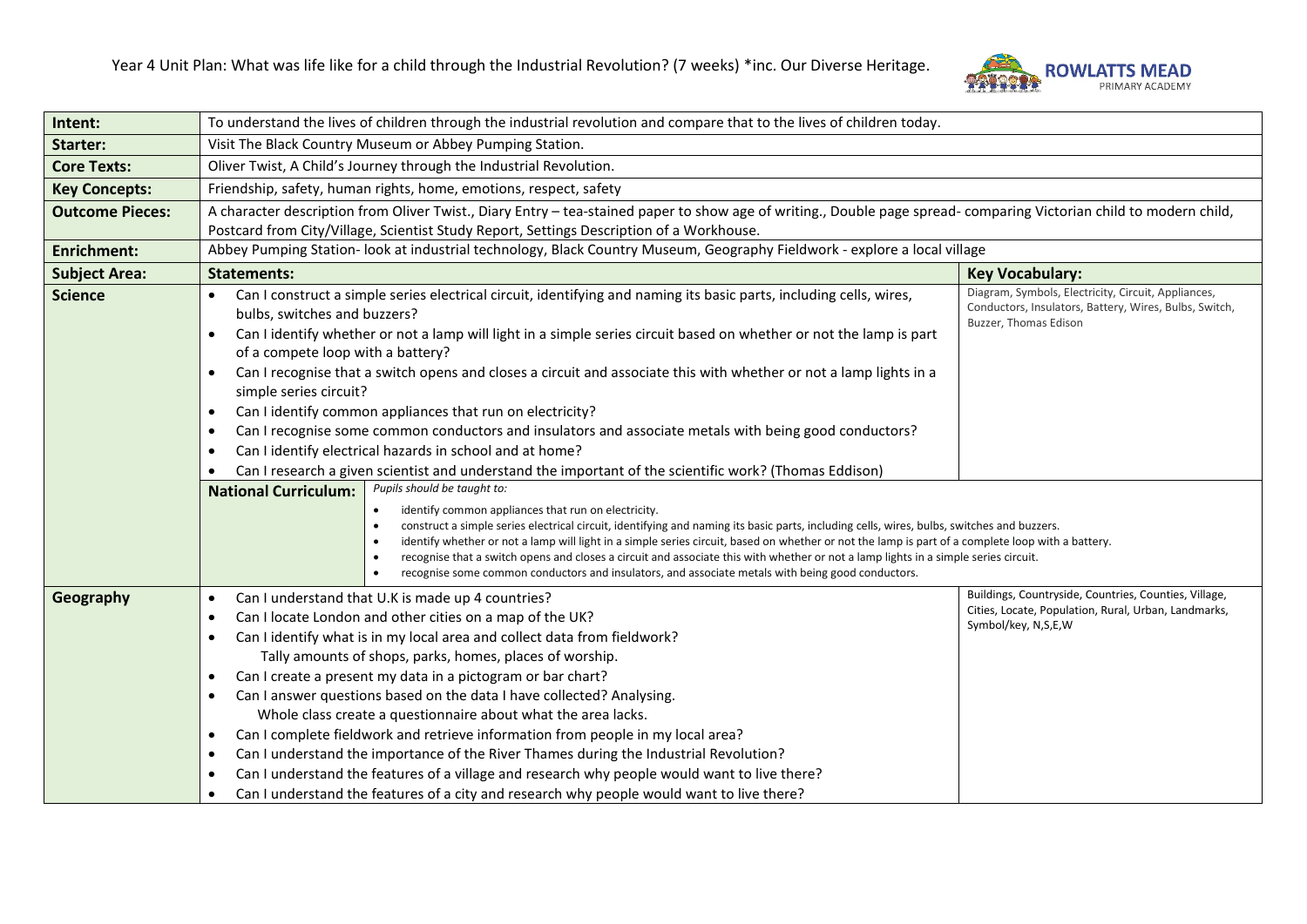

|                          | $\bullet$                                               | Can I use aerial maps to locate features of a city and village?                                                                                                                                                                                                                                                                                                                                                                                                                                                                                                                                                                                      |                                                |  |
|--------------------------|---------------------------------------------------------|------------------------------------------------------------------------------------------------------------------------------------------------------------------------------------------------------------------------------------------------------------------------------------------------------------------------------------------------------------------------------------------------------------------------------------------------------------------------------------------------------------------------------------------------------------------------------------------------------------------------------------------------------|------------------------------------------------|--|
|                          |                                                         | Can I compare and contrast urban and rural areas?                                                                                                                                                                                                                                                                                                                                                                                                                                                                                                                                                                                                    |                                                |  |
|                          | <b>National Curriculum:</b>                             | Pupils should be taught about/to:                                                                                                                                                                                                                                                                                                                                                                                                                                                                                                                                                                                                                    |                                                |  |
|                          |                                                         | name and locate counties and cities of the United Kingdom, geographical regions and their identifying human and physical characteristics, key topographical features<br>(including hills, mountains, coasts and rivers), and land-use patterns; and understand how some of these aspects have changed over time.<br>use maps, atlases, globes and digital/computer mapping to locate countries and describe features studied.<br>$\bullet$<br>use fieldwork to observe, measure record and present the human and physical features in the local area using a range of methods, including sketch maps, plans and<br>graphs, and digital technologies. |                                                |  |
| <b>History</b>           | $\bullet$                                               | Chronology, Time lining, Sequencing, Compare,<br>Can I understand what life was like before the Industrial Revolution?                                                                                                                                                                                                                                                                                                                                                                                                                                                                                                                               |                                                |  |
|                          | $\bullet$                                               | Contrast, Cause/Effect, Sources, Technology, Change<br>Can I understand the importance of the Industrial Revolution?                                                                                                                                                                                                                                                                                                                                                                                                                                                                                                                                 |                                                |  |
|                          | $\bullet$                                               | Can I understand what the Industrial Revolution was and identify some major events from it?                                                                                                                                                                                                                                                                                                                                                                                                                                                                                                                                                          |                                                |  |
|                          | $\bullet$                                               | Can I research what life was like for a child during the Industrial Revolution?                                                                                                                                                                                                                                                                                                                                                                                                                                                                                                                                                                      |                                                |  |
|                          |                                                         | (How they lived, worked, ate, clothes they wore, education, social and what they believed)                                                                                                                                                                                                                                                                                                                                                                                                                                                                                                                                                           |                                                |  |
|                          | $\bullet$                                               | Can I compare life in London for a child now and in the 1830s?                                                                                                                                                                                                                                                                                                                                                                                                                                                                                                                                                                                       |                                                |  |
|                          |                                                         | Can I compare and understand the beliefs of a Victorian child and compare those to my own beliefs?                                                                                                                                                                                                                                                                                                                                                                                                                                                                                                                                                   |                                                |  |
|                          | <b>National Curriculum:</b>                             | Pupils should be taught about:                                                                                                                                                                                                                                                                                                                                                                                                                                                                                                                                                                                                                       |                                                |  |
|                          |                                                         | study of an aspect or theme in British history that extends pupils' chronological knowledge beyond 1066                                                                                                                                                                                                                                                                                                                                                                                                                                                                                                                                              |                                                |  |
| <b>Design Technology</b> | Can I design a night-light?<br>$\bullet$                |                                                                                                                                                                                                                                                                                                                                                                                                                                                                                                                                                                                                                                                      | Circuit. Design, Create, Model                 |  |
|                          | $\bullet$                                               | Can I practise methods for making windows?                                                                                                                                                                                                                                                                                                                                                                                                                                                                                                                                                                                                           |                                                |  |
|                          | Can I create my night light?<br>$\bullet$               |                                                                                                                                                                                                                                                                                                                                                                                                                                                                                                                                                                                                                                                      |                                                |  |
|                          |                                                         | Can I paint and decorate my night light?                                                                                                                                                                                                                                                                                                                                                                                                                                                                                                                                                                                                             |                                                |  |
|                          | Can I complete an evaluation?                           |                                                                                                                                                                                                                                                                                                                                                                                                                                                                                                                                                                                                                                                      |                                                |  |
|                          | <b>National Curriculum:</b>                             | Pupils should be taught to:                                                                                                                                                                                                                                                                                                                                                                                                                                                                                                                                                                                                                          |                                                |  |
|                          |                                                         | use research and develop design criteria to inform the design of innovative, functional, appealing products that are fit for purpose, aimed at particular individuals or<br>$\bullet$<br>groups.                                                                                                                                                                                                                                                                                                                                                                                                                                                     |                                                |  |
|                          |                                                         | generate, develop, model and communicate their ideas through discussion, annotated sketches, cross-sectional and exploded diagrams, prototypes, pattern pieces and<br>computer-aided design.                                                                                                                                                                                                                                                                                                                                                                                                                                                         |                                                |  |
|                          |                                                         | select from and use a wider range of tools and equipment to perform practical tasks [for example, cutting, shaping, joining and finishing], accurately.<br>understand and use electrical systems in their products [for example, series circuits incorporating switches, bulbs, buzzers and motors].                                                                                                                                                                                                                                                                                                                                                 |                                                |  |
|                          |                                                         | evaluate their ideas and products against their own design criteria and consider the views of others to improve their work.<br>$\bullet$                                                                                                                                                                                                                                                                                                                                                                                                                                                                                                             |                                                |  |
| Art                      | Can I practise sketching facial features?.<br>$\bullet$ |                                                                                                                                                                                                                                                                                                                                                                                                                                                                                                                                                                                                                                                      | Tint, Tone, Shade, Hue, Imitation, Perspective |  |
|                          | $\bullet$                                               | Can I Use my skills to sketch my self-portrait?                                                                                                                                                                                                                                                                                                                                                                                                                                                                                                                                                                                                      |                                                |  |
|                          | ٠                                                       | Can I explore skin tone and add colour to my self-portrait?                                                                                                                                                                                                                                                                                                                                                                                                                                                                                                                                                                                          |                                                |  |
|                          | Can I evaluate my piece of artwork?<br>$\bullet$        |                                                                                                                                                                                                                                                                                                                                                                                                                                                                                                                                                                                                                                                      |                                                |  |
|                          |                                                         | Can I research and understand L.S Lowry's life and background? Artist Study?                                                                                                                                                                                                                                                                                                                                                                                                                                                                                                                                                                         |                                                |  |
|                          | Can I unpick a Lowry masterpiece?<br>$\bullet$          |                                                                                                                                                                                                                                                                                                                                                                                                                                                                                                                                                                                                                                                      |                                                |  |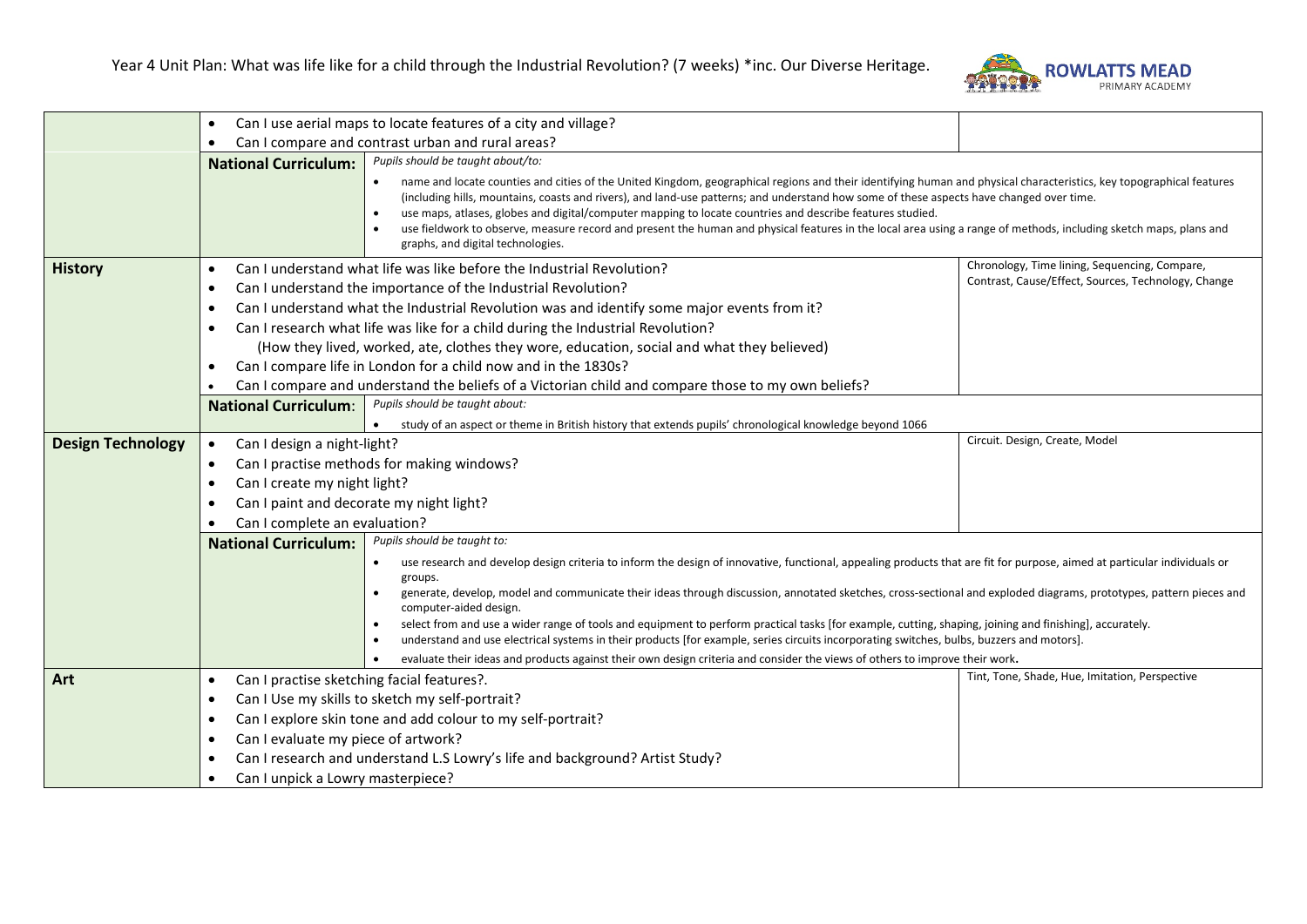

|                          | Can I practise the skills for Lowry's art using different media (pastels, charcoal and crayons) and evaluate the best                                   |                                                                                                                   |  |  |
|--------------------------|---------------------------------------------------------------------------------------------------------------------------------------------------------|-------------------------------------------------------------------------------------------------------------------|--|--|
|                          | one?                                                                                                                                                    |                                                                                                                   |  |  |
|                          | Can I create a Victorian townscape similar to L. S. Lowry?<br>$\bullet$                                                                                 |                                                                                                                   |  |  |
|                          | <b>National Curriculum:</b>                                                                                                                             |                                                                                                                   |  |  |
| <b>Music</b>             | Can I understand what graphic notation is and how to use it?<br>$\bullet$                                                                               | Rhythm, Repeat, Duration, Pattern                                                                                 |  |  |
|                          | Can I create an industrial sound scape using graphic notation?<br>$\bullet$<br>Can I appraise music by completing a Composer of the Month?<br>$\bullet$ |                                                                                                                   |  |  |
|                          |                                                                                                                                                         |                                                                                                                   |  |  |
|                          | Pupils should be taught to:<br><b>National Curriculum:</b>                                                                                              |                                                                                                                   |  |  |
|                          | use and understand staff and other musical notations.                                                                                                   |                                                                                                                   |  |  |
|                          | appreciate and understand a wide range of high-quality live and recorded music drawn from different traditions and from great composers and musician.   |                                                                                                                   |  |  |
|                          | develop an understanding of the history of music.                                                                                                       |                                                                                                                   |  |  |
| <b>PSHE</b>              | Can I understand what heritage is?<br>$\bullet$                                                                                                         | Heritage, Diverse, Culture, Inherit                                                                               |  |  |
|                          | Can I explore my heritage and where my family originates from?                                                                                          |                                                                                                                   |  |  |
|                          | See PSHE Subject Leader Document.<br><b>National Curriculum:</b>                                                                                        |                                                                                                                   |  |  |
| <b>Religious Studies</b> | Can I create a pictogram representing my class's religious make up?<br>$\bullet$                                                                        | Cathedral, Bible, Easter, Creation, Architecture,                                                                 |  |  |
|                          | Can I create a greetings video with different languages?<br>$\bullet$                                                                                   | Ceremony, Creation, Green Issues, Pollution,<br>Environment, Morals, Right, Wrong, Celebration,                   |  |  |
|                          | Can I explore my family tree?<br>$\bullet$                                                                                                              | Inspire, Diversity, Community, Sacred texts, Belonging,                                                           |  |  |
|                          | Can I show respect to all types of family structures?<br>$\bullet$                                                                                      | Neighbour, New life                                                                                               |  |  |
|                          | Can I understand what light means to me?<br>$\bullet$                                                                                                   |                                                                                                                   |  |  |
|                          | Can I understand the meaning of light in different religious stories and faiths?<br>$\bullet$                                                           |                                                                                                                   |  |  |
|                          | Can I compare the meaning of life in different faiths?                                                                                                  |                                                                                                                   |  |  |
|                          | See SACRE Document.<br><b>National Curriculum:</b>                                                                                                      |                                                                                                                   |  |  |
| <b>Computing</b>         | Networks, Protection, World Wide Web, Websites, Web<br>E-Safety - Project Evolve                                                                        |                                                                                                                   |  |  |
|                          | Strand 1 - Self Image and Identity                                                                                                                      | pages, Uploaded, Ownership, Unreliability, recording,<br>Save, Visual / Audio, File, Podcast, Exported, Accuracy, |  |  |
|                          | Strand 2 - Online Relationships                                                                                                                         | Repeat, Loop, Decompose, Debugging, Data set,                                                                     |  |  |
|                          | See Project Evolve Document.                                                                                                                            | Sensors, Import, Data logger, Composition, Appropriate,                                                           |  |  |
|                          | Programming language                                                                                                                                    |                                                                                                                   |  |  |
|                          | <b>NCEE Unit 1: The Internet</b>                                                                                                                        | Internet, network, router, network security                                                                       |  |  |
|                          | To describe how networks physically connect to other networks.                                                                                          | Network switch, server, wireless access point (WAP),                                                              |  |  |
|                          |                                                                                                                                                         | router                                                                                                            |  |  |
|                          | To recognise how networked devices make up the internet                                                                                                 | Website, web page, web address, router, routing, route                                                            |  |  |
|                          |                                                                                                                                                         | tracing, browser<br>World Wide Web, internet, content, website, web page,                                         |  |  |
|                          | To outline how websites can be shared via the World Wide Web                                                                                            | links, files                                                                                                      |  |  |
|                          | To describe how content can be added and accessed on the World Wide Web                                                                                 | Website, use, content, download, sharing, ownership,                                                              |  |  |
|                          |                                                                                                                                                         | permission                                                                                                        |  |  |
|                          |                                                                                                                                                         | Information, sharing, accurate, honest, content, adverts                                                          |  |  |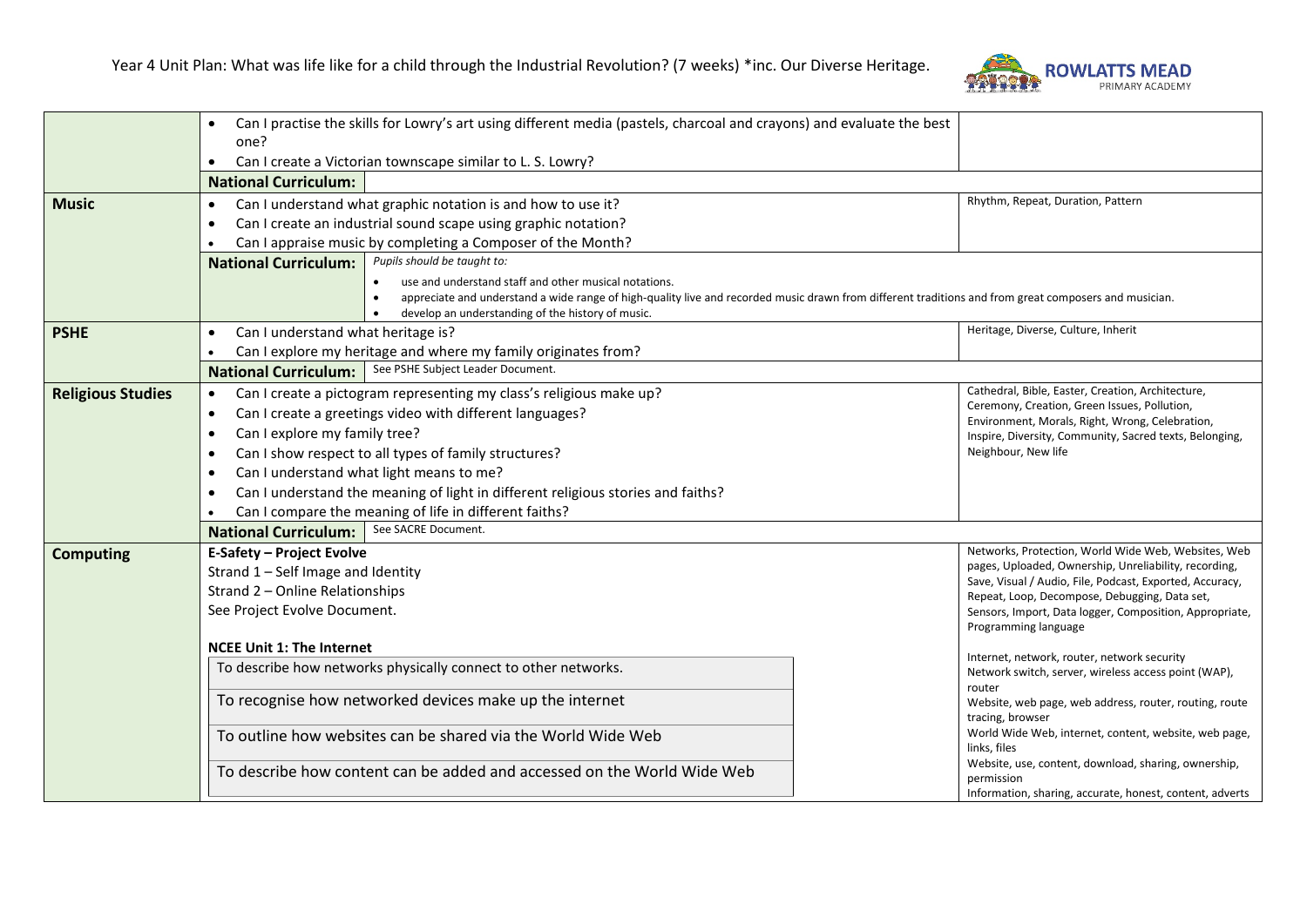

|                             | To recognise how the content of the WWW is created by people                                                                                                                                                                                                                                                                                                                                                                                                                                                                                                                                                                           |  |  |
|-----------------------------|----------------------------------------------------------------------------------------------------------------------------------------------------------------------------------------------------------------------------------------------------------------------------------------------------------------------------------------------------------------------------------------------------------------------------------------------------------------------------------------------------------------------------------------------------------------------------------------------------------------------------------------|--|--|
|                             | To evaluate the consequences of unreliable content                                                                                                                                                                                                                                                                                                                                                                                                                                                                                                                                                                                     |  |  |
| <b>National Curriculum:</b> | Pupils should be taught to:                                                                                                                                                                                                                                                                                                                                                                                                                                                                                                                                                                                                            |  |  |
|                             | understand computer networks including the internet; how they can provide multiple services, such as the world wide web; and the opportunities they offer for<br>communication and collaboration.<br>use search technologies effectively, appreciate how results are selected and ranked, and be discerning in evaluating digital content.<br>select, use and combine a variety of software (including internet services) on a range of digital devices to design and create a range of programs, systems and content<br>that accomplish given goals, including collecting, analysing, evaluating and presenting data and information. |  |  |
|                             |                                                                                                                                                                                                                                                                                                                                                                                                                                                                                                                                                                                                                                        |  |  |
|                             |                                                                                                                                                                                                                                                                                                                                                                                                                                                                                                                                                                                                                                        |  |  |
|                             | use technology safely, respectfully and responsibly; recognise acceptable/unacceptable behaviour; identify a range of ways to report concerns about content and<br>contact.                                                                                                                                                                                                                                                                                                                                                                                                                                                            |  |  |

| <b>Sequence of Lessons</b>    |                                                                                |                                       |                                       |
|-------------------------------|--------------------------------------------------------------------------------|---------------------------------------|---------------------------------------|
| Lesson                        | <b>Learning Challenge</b>                                                      | <b>Outcomes</b>                       | <b>Key Concepts</b>                   |
| PSHE/ Geography               | Can I understand what heritage is?                                             | World map display with pictures of    | Heritage, Migration, Home             |
|                               | Can I explore my heritage and where my family originates from?                 | pupils                                |                                       |
| 2. R.E/PSHE                   | Can I create a pictogram representing my class's religious make up?            | Pictogram in floor book               | Heritage, Diversity, Beliefs, Respect |
|                               | Can I create a greetings video with different languages?                       | Greetings video                       |                                       |
| 3.<br><b>PSHE</b>             | Can I explore my family tree?                                                  | Read 'The Great Big Book of Families' | Heritage, Diversity, Respect          |
|                               | Can I show respect to all types of family structures?                          | Family tree                           |                                       |
| 4. Art                        | Can I practise sketching facial features? See Yr. 6 planning. Practise Drawing | Practise sheets for sketchbooks       | Heritage                              |
|                               | self-portrait.                                                                 | Complete initial evaluation.          |                                       |
| 5. Art                        | Can I Use my skills to sketch my self-portrait?                                | Portraits                             | Heritage                              |
| 6. Art                        | Can I explore skin tone and add colour to my self-portrait?                    | Portraits for display                 | Heritage                              |
| 7. Literacy                   | Can I understand what autobiographies are? Look at WAGOLLs.                    | List of features for working wall.    | Heritage                              |
|                               | Can I create a toolkit for autobiographies?                                    |                                       |                                       |
| Speaking and Listening/<br>8. | Can I present my heritage box to the rest of my class?                         | Self-presentation                     | Heritage                              |
| <b>PSHE</b>                   | Complete a presentation quiz.                                                  |                                       |                                       |
| Literacy/PSHE<br>9.           | Can I plan my autobiography?                                                   | Planning sheet                        | Heritage, Diversity                   |
|                               | Read 'Red a Crayon's Story'.                                                   |                                       |                                       |
| 10. Literacy Day              | Can I write my autobiography?                                                  | Write up                              | Heritage, Diversity                   |
|                               | Can I publish my autobiography?                                                | Polished piece                        |                                       |
| 11. Geography                 | Can I understand that U.K is made up 4 countries?                              | Labelled map/atlas work               | Home, Heritage, Migration             |
|                               | Can I locate London and other cities on a map of the UK?                       | Tally chart                           |                                       |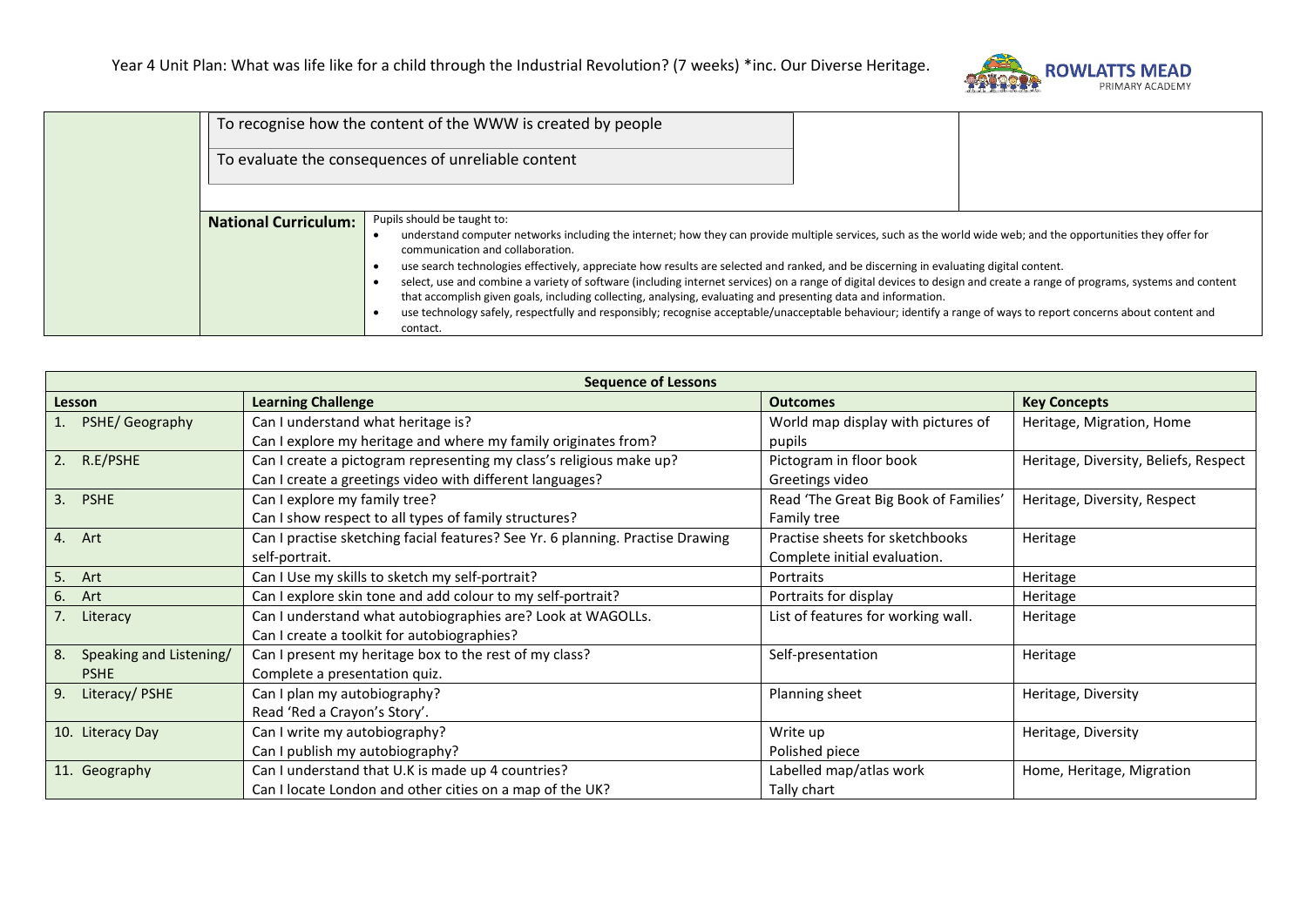

|                  | Can I identify what is in my local area and collect data from fieldwork?        |                                       |                                 |
|------------------|---------------------------------------------------------------------------------|---------------------------------------|---------------------------------|
|                  | Tally amounts of shops, parks, homes, places of worship.                        |                                       |                                 |
| 12. Geography    | Can I create a present my data in a pictogram or bar chart?                     | Pictograms or bar charts              | Home, Heritage                  |
|                  | Can I answer questions based on the data I have collected? Analysing.           | Questionnaire sheet                   |                                 |
|                  | Whole class create a questionnaire about what the area lack.                    |                                       |                                 |
| 13. Geography    | Can I complete fieldwork and retrieve information from people in my local       | Fieldwork                             | Home, Heritage                  |
|                  | area?                                                                           |                                       |                                 |
|                  |                                                                                 |                                       |                                 |
| 14. Literacy Day | Can I understand the features of a letter? Language features, organisational    | Write up                              | Home, Heritage, Responsibility, |
|                  | features                                                                        |                                       | Citizenship                     |
|                  | Can I plan my letter?                                                           |                                       |                                 |
|                  | Can I write my letter?                                                          |                                       |                                 |
| 15. History      | Can I understand what life was like before the Industrial Revolution?           | Bloom's questioning                   | Curiosity, Change               |
| 16. History      | Can I understand the importance of the Industrial Revolution?                   | Paragraph in books                    | Power, Impact, Change,          |
|                  | Can I understand what the Industrial Revolution was and identify some major     | Timeline of key events                |                                 |
|                  | events from it?                                                                 |                                       |                                 |
|                  |                                                                                 |                                       |                                 |
| 17. History      | Can I research what life was like for a child during the Industrial Revolution? | Take notes                            | Human rights, Poverty           |
| 18. History      | (How they lived, worked, ate, clothes they wore, education, social and what     | Comparative text in topic books/DPS   |                                 |
| 19. R.E.         | they believed)                                                                  |                                       |                                 |
|                  | Can I compare life in London for a child now and in the 1830s?                  |                                       |                                 |
|                  | Can I compare and understand the beliefs of a Victorian child and compare       |                                       |                                 |
|                  | those to my own beliefs?                                                        |                                       |                                 |
| 20. Music        | Can I understand what graphic notation is and how to use it?                    | <b>Composition on Madpad</b>          | Power                           |
| 21. Music        | Can I create an industrial sound scape using graphic notation?                  | Graphic notation in books             | Power                           |
| 22. Geography    | Can I understand the importance of the River Thames during the Industrial       | Bloom's questions                     | Sustainability, Impact          |
|                  | Revolution?                                                                     |                                       |                                 |
| 23. Geography    | Can I understand the features of a village and research why people would want   | Postcard comparing the two            | Migration, Change               |
|                  | to live there?                                                                  | Ariel map and key identifying         |                                 |
|                  | Can I understand the features of a city and research why people would want to   | features                              |                                 |
|                  | live there?                                                                     | Bubble: Why did people during the IS  |                                 |
|                  | Can I use aerial maps to locate features of a city and village?                 | move from Rural to Urban areas?       |                                 |
|                  | Can I compare and contrast urban and rural areas?                               |                                       |                                 |
| 24. Music        | Complete COTM.                                                                  |                                       |                                 |
| 25. Art          | Can I research and understand L.S Lowry's life and background? Artist Study?    | SPS on Lowry.                         | Poverty, Transition             |
| 26. Art          | Can I unpick a Lowry masterpiece?                                               | Townscape in the style of L. S. Lowry |                                 |